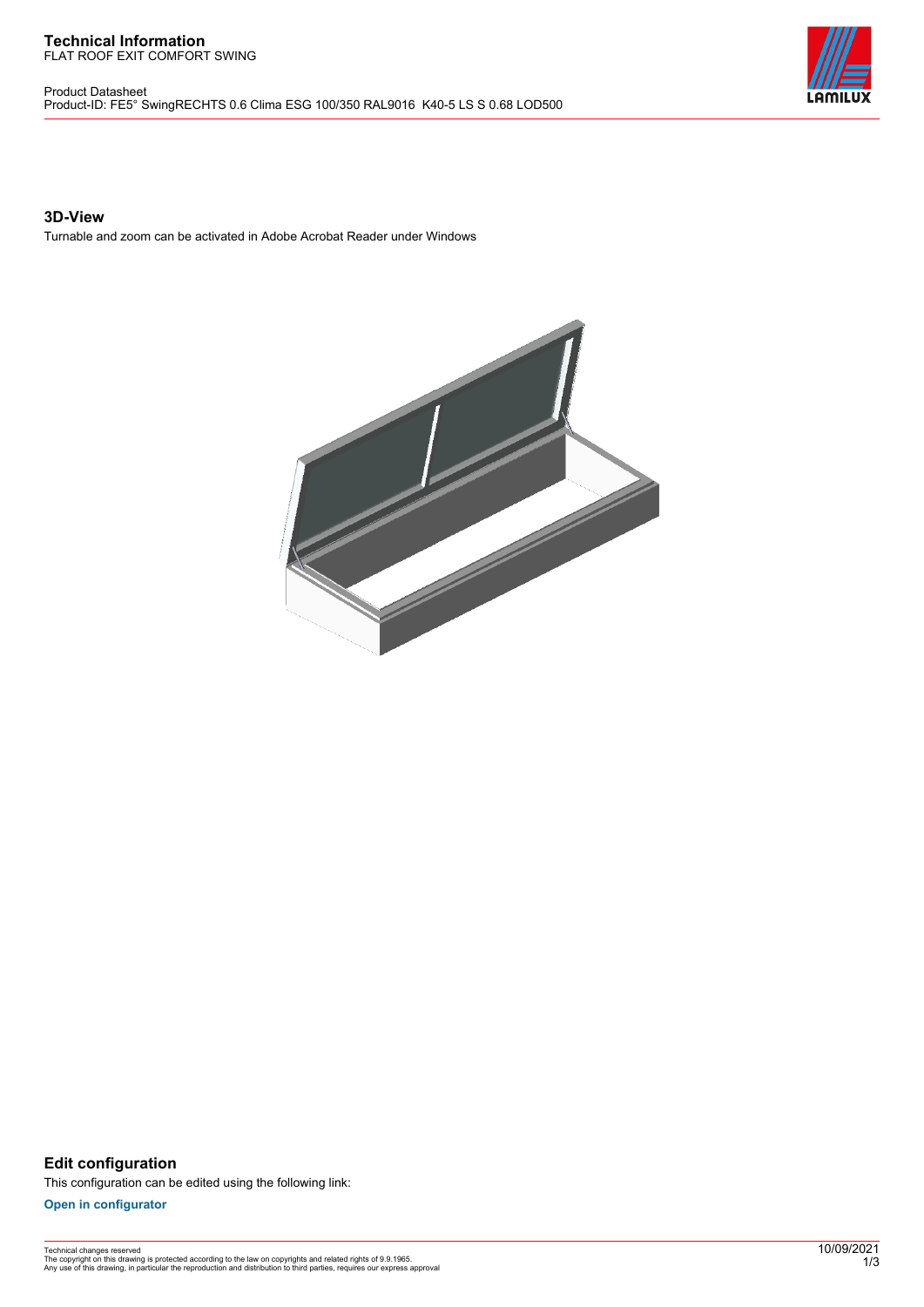

# **Product Features**

| <b>Attribute</b>                                                                                            | <b>Value</b>                                                             |
|-------------------------------------------------------------------------------------------------------------|--------------------------------------------------------------------------|
| FLAT ROOF EXIT COMFORT SWING                                                                                |                                                                          |
| product ID                                                                                                  | FE5° SwingRECHTS 0.6 Clima ESG 100/350 RAL9016<br>K40-5 LS S 0.68 LOD500 |
| level of detail                                                                                             | <b>LOD 500</b>                                                           |
|                                                                                                             | lower LOD value = simplified selection and reduced                       |
|                                                                                                             | geometry                                                                 |
| show upper part open                                                                                        | yes                                                                      |
| <b>UPPER PART</b>                                                                                           |                                                                          |
| open side                                                                                                   | right open                                                               |
| order size, top roof edge size (OKD) [cm]                                                                   | 100 / 350                                                                |
| emergency power supply                                                                                      | no                                                                       |
| note!                                                                                                       | Emergency power supply for second escape route, no<br>SHEV!              |
| glazing                                                                                                     |                                                                          |
| type of glazing                                                                                             | heat insulant glass                                                      |
| transparency                                                                                                | clear                                                                    |
| alarm loop                                                                                                  | no                                                                       |
| shading                                                                                                     | no                                                                       |
| color selection                                                                                             |                                                                          |
| colour assignment outside                                                                                   | selection                                                                |
| colour range                                                                                                | standard (RAL 9016)                                                      |
| internal colour deviant                                                                                     | no                                                                       |
| <b>DRIVE</b>                                                                                                |                                                                          |
| type of drive                                                                                               | 24 V                                                                     |
| YOUR CONFIGURATION HAS THE FOLLOWING QUALITIES                                                              |                                                                          |
| OKD length                                                                                                  | 350 cm                                                                   |
| <b>OKD</b> width                                                                                            | 100 cm                                                                   |
| voltage                                                                                                     | 24 V                                                                     |
| thermal transition Ug                                                                                       | ca. 0.6 W/(m <sup>2</sup> K)                                             |
| noise insulation level Rw,p                                                                                 | ca. 39 dB                                                                |
| light transmission T                                                                                        | ca. 72 %                                                                 |
| energy transmission g                                                                                       | ca. 51 %                                                                 |
| snow load                                                                                                   | 0.68 kN/m <sup>2</sup> (assumption and basis of interpretation)          |
| product standard                                                                                            | EN 1873-2                                                                |
| fall-through protection                                                                                     | fall-through proof (according to GS BAU 18)                              |
| construction material class upstand                                                                         | E (according to EN 13501-1)                                              |
| construction material class glazing                                                                         | A1 (according to EN 13501-1)                                             |
| hail resistance class                                                                                       | HW5 (according to VKF standard)                                          |
| NOTE! After checking the local conditions, the design of the glazing and the drive may have to be adjusted. |                                                                          |